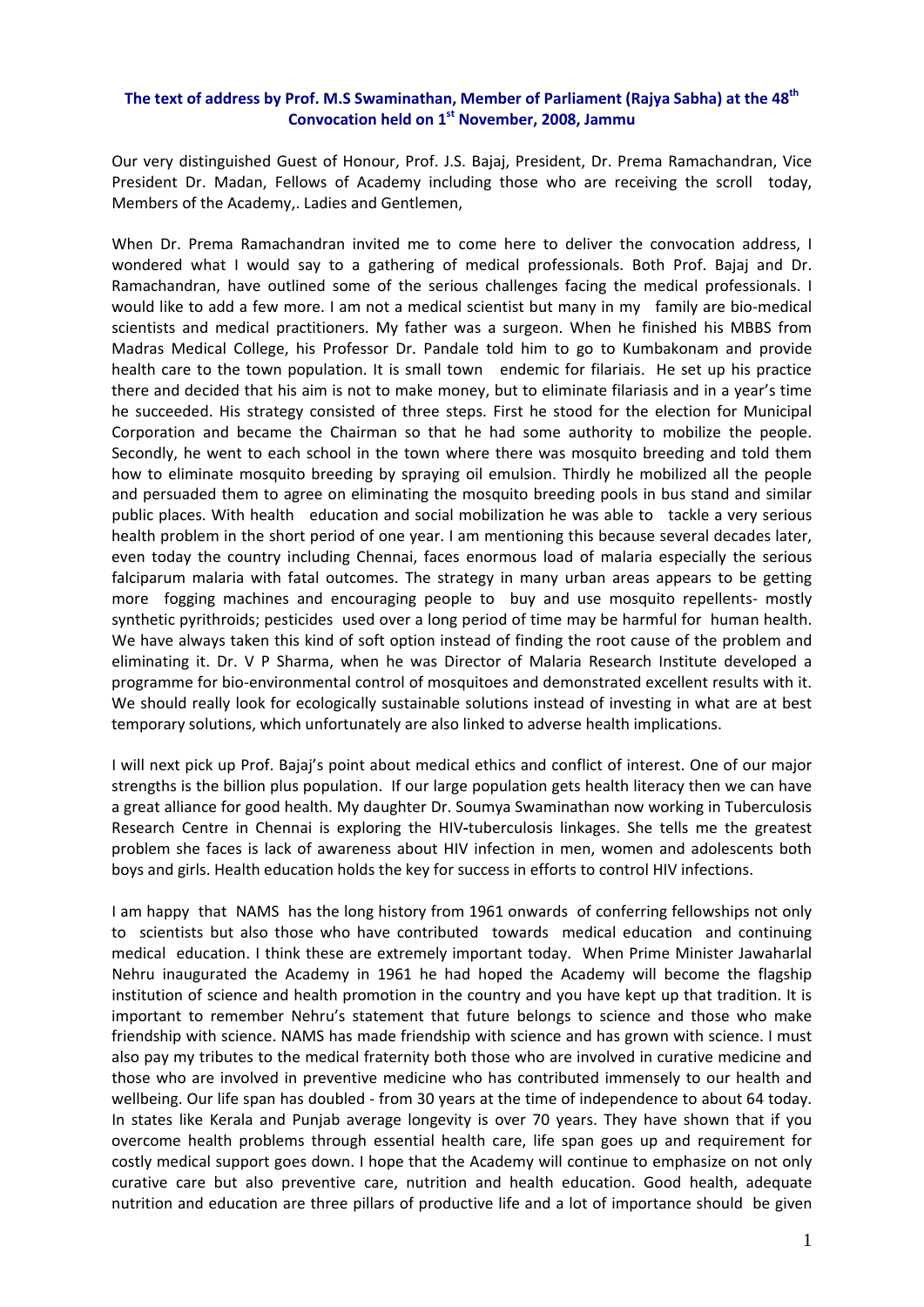to policies for providing access to health and nutrition care for all**,** based on need and not just on ability to pay. In the US elections last year**,** coping with the financial meltdown and improving access to affordable health care were both major election issues. In India too affordable low cost care based on the social inclusion has been receiving emphasis. Late Dr. K. S. Sanjivi**,** a Fellow of the Academy started the Voluntary Health Services over 50 years ago in Chennai with the wonderful idea of providing low or no cost but high quality medical care for all those who need them**.** Institutions in Vellore, Bangalore and several other cities have followed this path‐ if you can afford to pay do so**,** but if you do not have money, medical care will not be denied to those who need it. I congratulate the Academy for fostering this philosophy in the midst of growing commercialization and rising cost of health care. Prof. Bajaj has put it beautifully when he said money can buy any thing but not health. I hope that the Academy will continue to play a major role in promoting ethical medical behaviour and Dr Sanjivi's philosophy that it is the duty of the medical profession to care for the sick persons and ensure that every one has access to essential medical care. Of course medical profession alone can not do this; there must be a political commitment on the part of the State and Central government**s** to support these efforts.

We know that there is a large rural**‐**urban health divide. When I was in Delhi I used to be very active in what I called *'lab to land'* programme; in all the villages around Delhi we encouraged farmers to grow new wheat variety and new rice variety. My daughter came for a holiday from Pune and I took her with me to these villages The farmers and their family asked me who she is and I told them that she is my daughter and is studying in Armed Force Medical College, Pune. They all left me and got hold of her because they needed a medical person to advise them on health problems. The medical doctor was more important for them than an agricultural scientist who had worked with them for years. That kind of hunger for medical attention exists even to day. Now we have the National Rural Health Mission to improve access to health care. Over hundred thousand "ASHAs" are being trained to act as inter‐phase between health personnel and community and helping the community to access appropriate care. It is imperative that ASHAs are well trained so that they can help the community and bridge the rural urban gap in access to health care and health indices. The government is consciously emphasizing the need to improve health indices of the population; the 11<sup>th</sup> Plan says mere acceleration in economic growth is not enough; improvement in human nutrition, health and education are critical for national development. I hope the National Rural Health Mission and its urban counterpart will play a major role in improving access to health care. As emphasized by Dr. Prema Ramachandran**,** nutrition is one of the important components of the National Rural Health Mission; NRHM also emphasizes the importance of convergence between health and nutrition programmes. I hope that in future, it will become the National Health and Nutrition Mission.

In the early eighties, when I was in Planning Commission Mrs. Indira Gandhi asked me to Chair two Committees - one to eradicate leprosy in India by the year 2000; the other was to eliminate blindness. I had a team of very eminent colleagues in these Committees. As recommended by these committees both the leprosy elimination and blindness control programmes were included in the 20 point programmes. Most of the leprosy patients were poor, had no family support and often had to beg for food. Under these conditions case detection, case retention and cure were very difficult. The report on leprosy emphasized the importance of improving access to food for success of the national leprosy elimination programme. Currently patients with combined HIV and tuberculosis face the same predicament. It is important to see these linkages between nutrition and health and create synergy between these programmes.

Continuing medical education is essential for every medical practitioner. In United States of America and many countries of Europe; graduation is considered as the beginning of learning. CME credits and recertification are mandatory for all medical practitioners. In our country the MBBS and MD become the end point. This anomaly should be corrected. Dr. D.S. Kothari a very distinguished Chairman of University Grants Commission used to say that PhD should be awarded only for five years and thereafter it must be renewed. I would request the Academy to ensure that life long learning and recertification become a part of every medical practitioner's life.